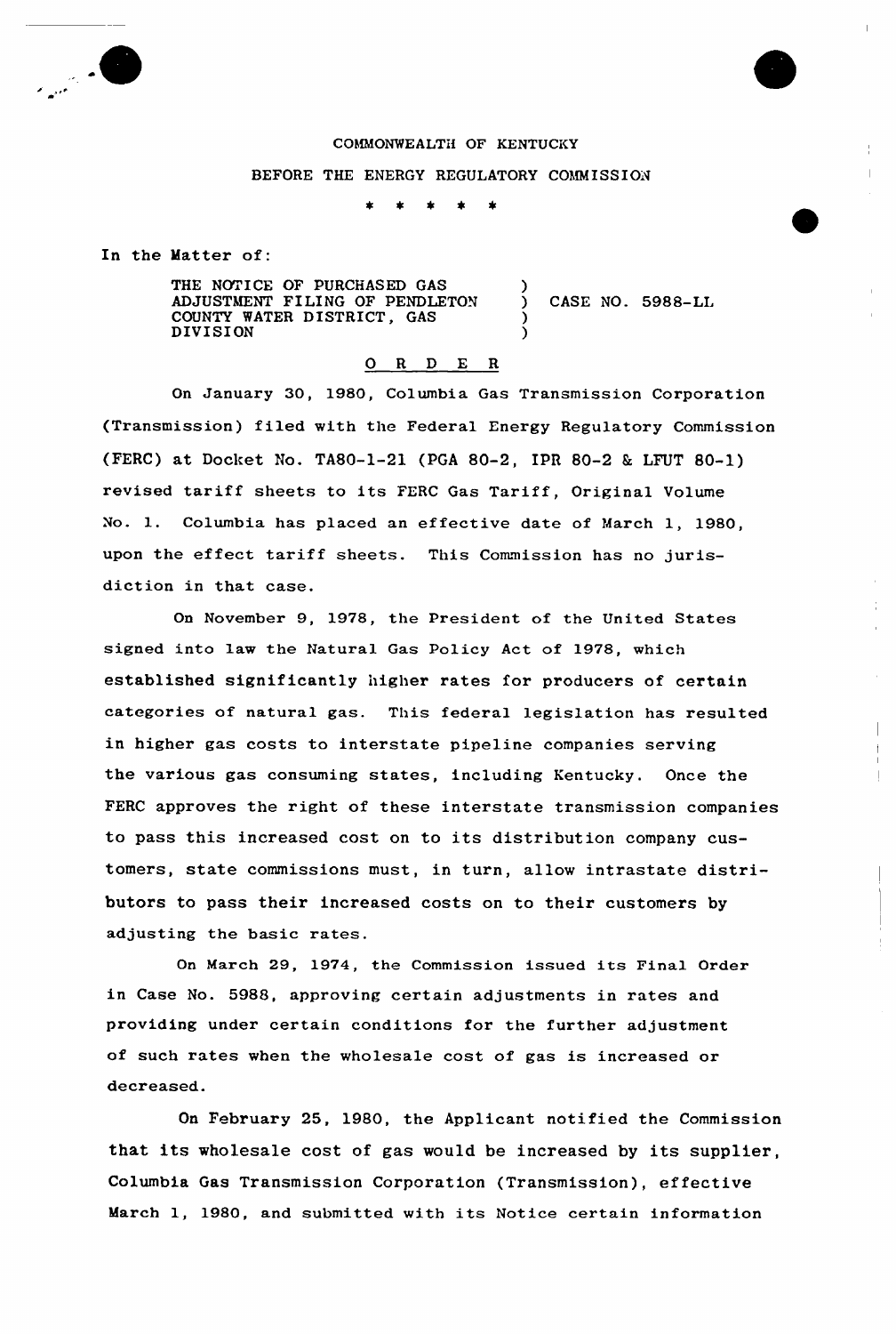

After reviewing this evidence of record and being advised, the Commission is of the opinion and finds:

1. The Commission has long stated (in writing to FERC) its opposition to the procedures and regulations used by the Federal Energy Regulatory agency in approving these supplier increases. We continue to be opposed and are continuing to seek alternative ways to overcome the regulatory inequities which have such a direct impact on the retail consumers.

2. The Federal Energy Regulatory Commission approval of a wholesale rate increase to a Kentucky gas retailer requires approval by the Commission of rates that will permit the Kentucky utility to adjust its customer charges to reflect the added purchase cost, or alternately the utility must absorb the added cost. We are of the opinion that failure to allow this increase to be passed through to its retail consumers on a timely basis would be unjust to the Company and would ultimately result in higher rates to their consumers in any event.

3. When the FERC "accepts" Transmission's filing, Transmission will begin charging the Applicant new rates. This order cannot be implemented until and unless this occurs.

4. That the Applicant's supplier, Transmission, on January 30, 1980, filed with the PERC for increased to become effective March 1, 1980, and that the increase sought by the Applicant reflects Transmission's rates as so filed.

5. That the Applicant's notice of February 25, 1980, failed to provide the twenty (20) days notice as required by Statute and, therefore, the rates should not become effective for service rendered before March 15, 1980.

That the Commission should allow the Applicant to place into effect, subject to refund, the rates set out in Appendix "A"

 $-2-$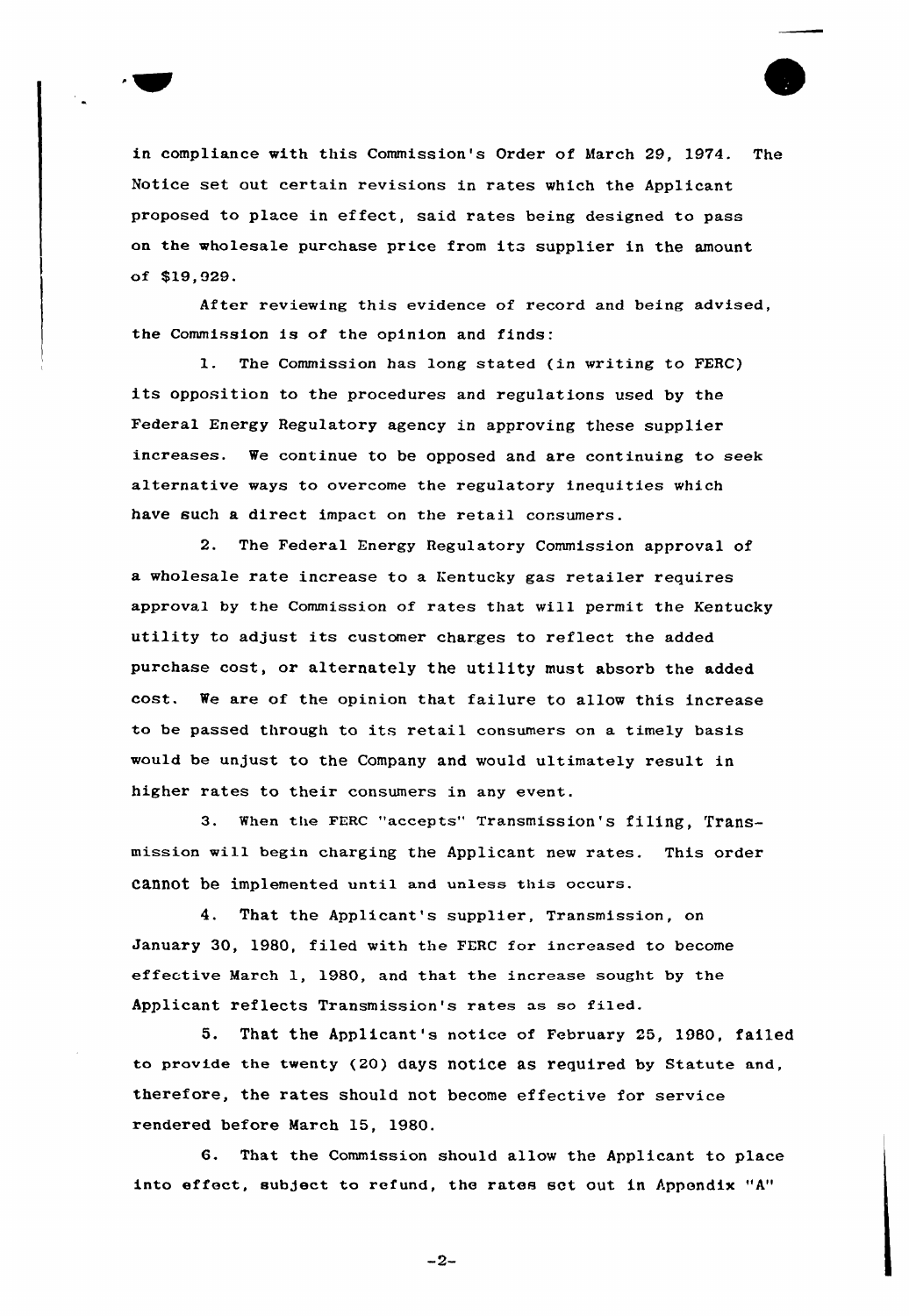

as soon as the Columbia filing is "accepted" by FERC, but not prior to March 15, 1980.

7. That the Applicant's adjustment in rates under the Purchased Gas Adjustment Clause approved by the Commission in its Order in Case No. 5988, dated March 29, 1974, is fair, just and reasonable, in the public interest and should be effective with gas supplied on and after the date the increased cost of wholesale gas becomes effective but not before March 15, 1980.

IT IS THEREFORE ORDERED that said Purchased Gas Adjustment sought by the Applicant and adjusted as aforesaid mentioned be and the same is hereby approved, as set out in Appendix "A" attached hereto and made a part hereof, to be effective subject to refund, with gas supplied on and after the date the increased cost of wholesale gas becomes effective ("acceptance" by FERC) but not prior to March 15, 1980.

IT IS FURTHER ORDERED that Pendleton County Water District, Gas Division, shall maintain its records in such manner as will enable it, or the Commission, or any of its customers to determine the amount to be refunded and to whom due in the event a refund is ordered by the Commission.

IT IS FURTHER ORDERED that for the purpose of the future app'ication of the Purchased Gas Adjustment Clause of the Applicant the Base Rate for purchased gas shall be:

## Commodity

Columbia Gas Transmission Corporation

Schedule SGS \$2.6420 per MCF IT IS FURTHER ORDERED that the information furnished this Commission by Applicant on February 25, 1980, constitutes full compliance with the Commission's Order in Case No. 5988 and any other information ordinarily required to be filed under the Commission's Regulations is hereby waived.

IT IS FURTHER ORDERED that within thirty (30) days after the date the increased cost of gas becomes effective, Applicant shall file with this Commission its revised tariff sheets setting out the rates approved herein.

 $-3-$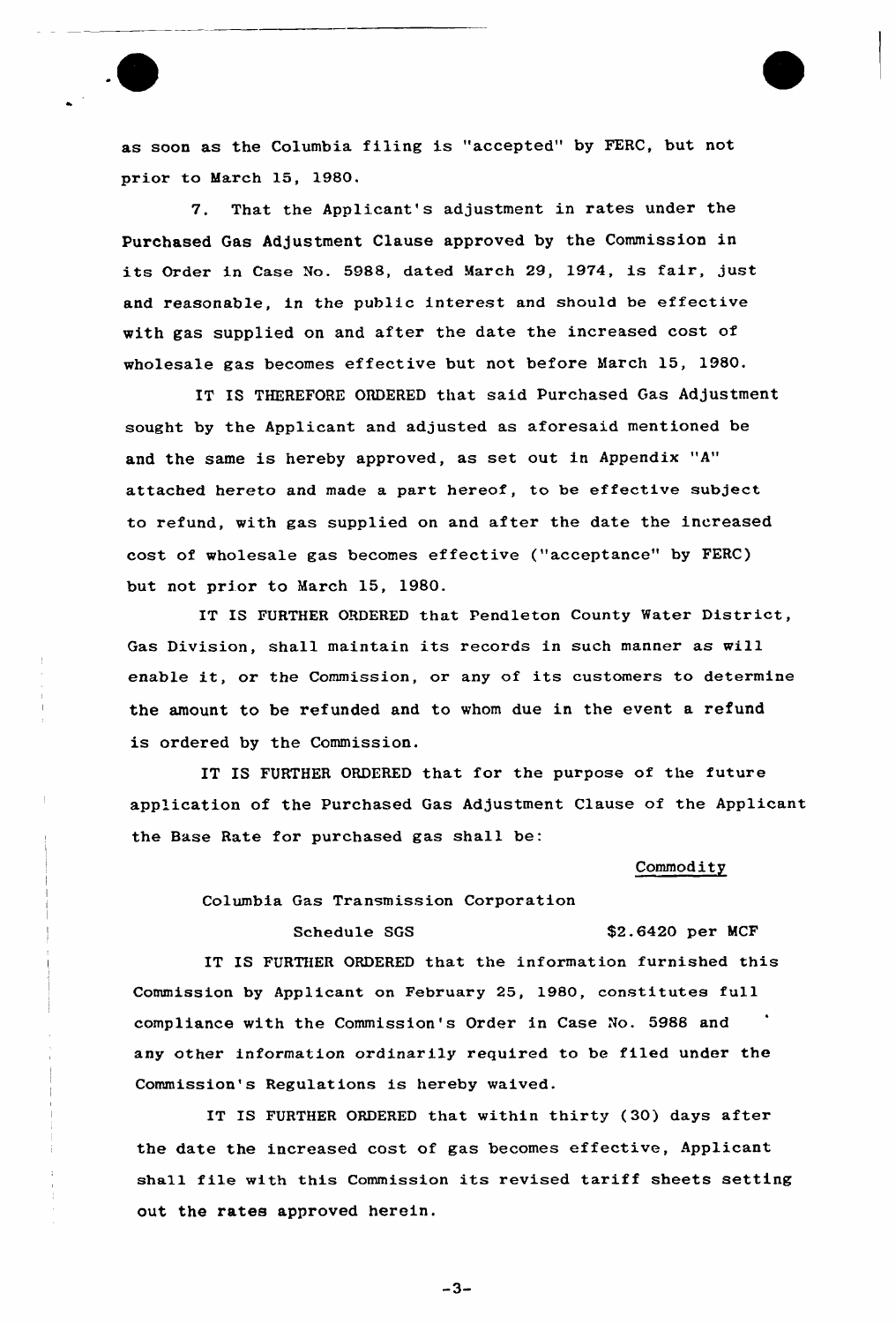



Done at Frankfort, Kentucky, this 13th day of March, 1980. HNERGY RECULATORY COMMISSION

For the Commission

ATTEST:

Secretary